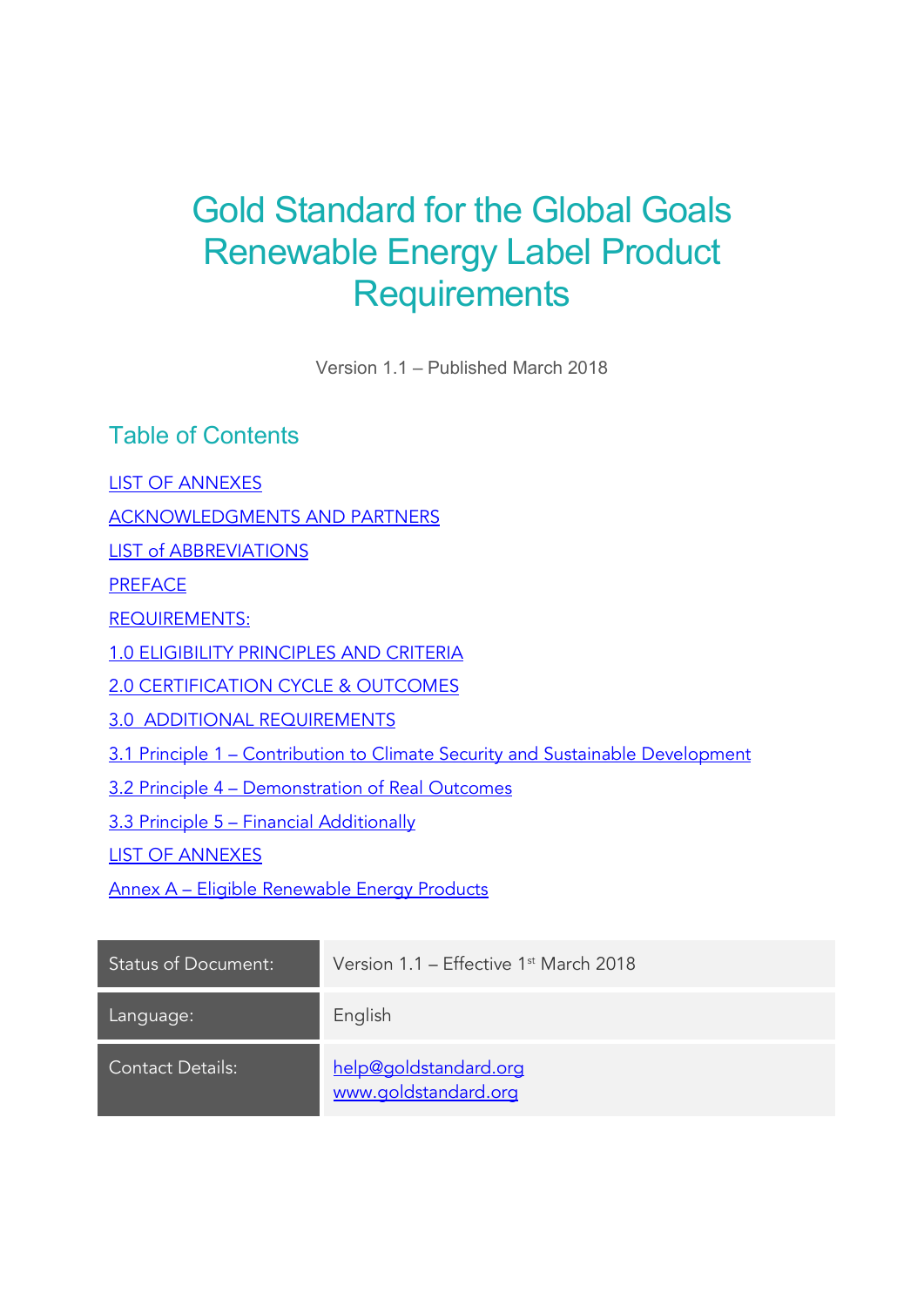### 1.0 PREFACE

In 2015 Gold Standard began development of Gold Standard for the Global Goals, a standard allowing climate and development projects to quantify, certify and maximise their impacts toward climate security and sustainable development. This unified standard improves consistency and efficiency, updates to the latest best practice and allows for the monetisation of multiple Sustainable Development Goal (SDG) outcomes. The long-standing key Gold Standard principles of inclusivity, holistic design, robust safeguards and MRV are all retained and further enhanced in Gold Standard for the Global Goals.

By introducing a Renewable Energy Label, Gold Standard intends to provide a high quality option for corporate climate leaders who want to ensure that their use of renewable energy market-based instruments makes a demonstrable and direct contribution to the transition to a renewable energy future. We also seek to bring greater confidence and trust to renewable energy markets – providing environmental integrity, ensuring adherence to rigourous safeguards, and driving finance to projects that deliver impact not just to SDG 7, Affordable and Clean Energy and SDG 13, Climate Action, but also to additional development benefits on the ground. This Requirements document, hereafter "the Requirements", functions as part of a pathway to certification within the Gold Standard for the Global Goals Framework with the specific intention of enabling Renewable Energy projects to issue Gold Standard Renewable Energy Labels\* for products such as Renewable Energy Certificates (RECs). The Requirements are designed to be read in conjunction with the Gold Standard for the Global Goals Requirements as well as the Gold Standard Renewable Energy Activity Requirements. Through conformity to these three documents, a Project may be issued with Gold Standard Renewable Energy Labels. Projects may also seek concurrently seek Gold Standard Verified Emission Reductions (VERs) by following the relevant Gold Standard Approved Methodologies and the Emissions Reduction & Sequestration Product Requirements.

The Renewable Energy Label is designed to be applied to a variety of such renewable energy products. A list of products eligible for Gold Standard labelling is included in the document, Annex A.

\*Note that Gold Standard uses the generic term 'label' to communicate the added certification of projects provided under Gold Standard for the Global Goals. Other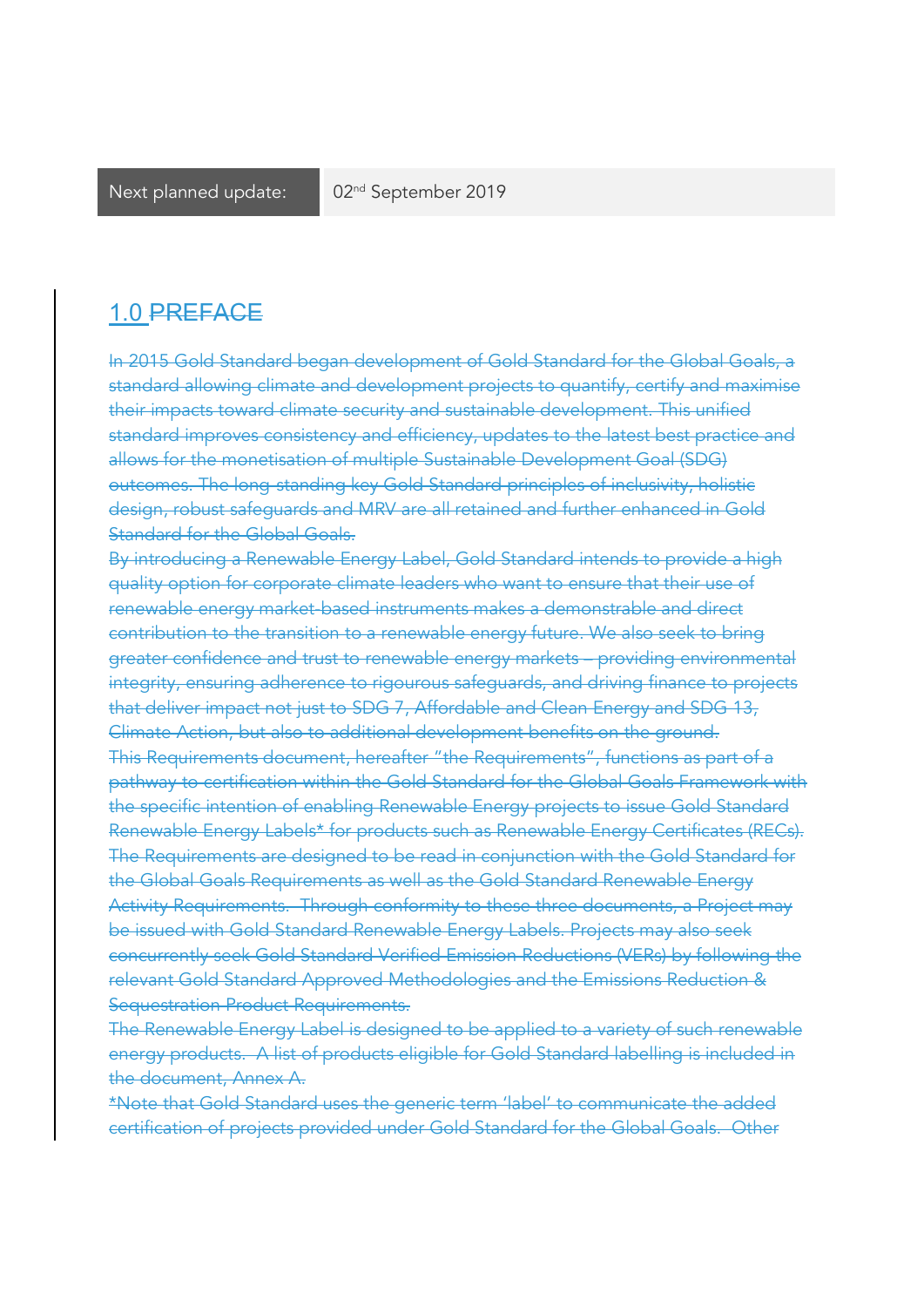standards that provide services to the energy and electricity markets may use the term 'labels' under alternative definitions.

### REQUIREMENTSINTRODUCTION

This Document represents the Requirements of Gold Standard labelling of renewable energy products such as Renewable Energy Certificates (RECs). All Renewable Energy Projects for which Gold Standard Renewable Energy Labels are sought shall fulfill the requirements as set out in this document and those referenced or associated. In order to maintain the integrity of the standard, Gold Standard reserves the right to issue updates and changes, clarifications or corrections to its Requirements. Typically, this will involve a notice period and guidance will be provided on how to apply the new rules and requirements. Likewise, the Gold Standard reserves the right to require additional information and evidence to be supplied by the Project Developer. Text within the standard below in coloured boxes represents guidance on respective Requirements.

## 1.02.0 ELIGIBILITY PRINCIPLES AND GENERAL ELIGIBILITY **CRITERIA**

This section describes which projects are eligible for Renewable Energy Labels and under what conditions they may be used.

2.1. In order to issue Gold Standard Renewable Energy Labels, Projects must meet the following Eligibility Principles and Criteria:

- Be an eligible Project type as per the Gold Standard for the Global Goals and the Gold Standard Renewable Energy Activity Requirements AND
- The Project shall have successfully completed Gold Standard for the Global Goals Design Certification and achieved Gold Standard Certified Project status by completing Performance Certification. These Certification steps shall include conformity to the Requirements set out in this Document AND
- The Project shall be certified under an eligible Renewable Energy Product Standard, such as the I-RECs Standard. A list of such eligible Pproducts is included in the Requirements.

2.2. In relation to the above all Projects must therefore conform to the following documents

- Gold Standard for the Global Goals **Principles & Requirements (and associated** documents) AND
- Gold Standard Renewable Energy Activity Requirements AND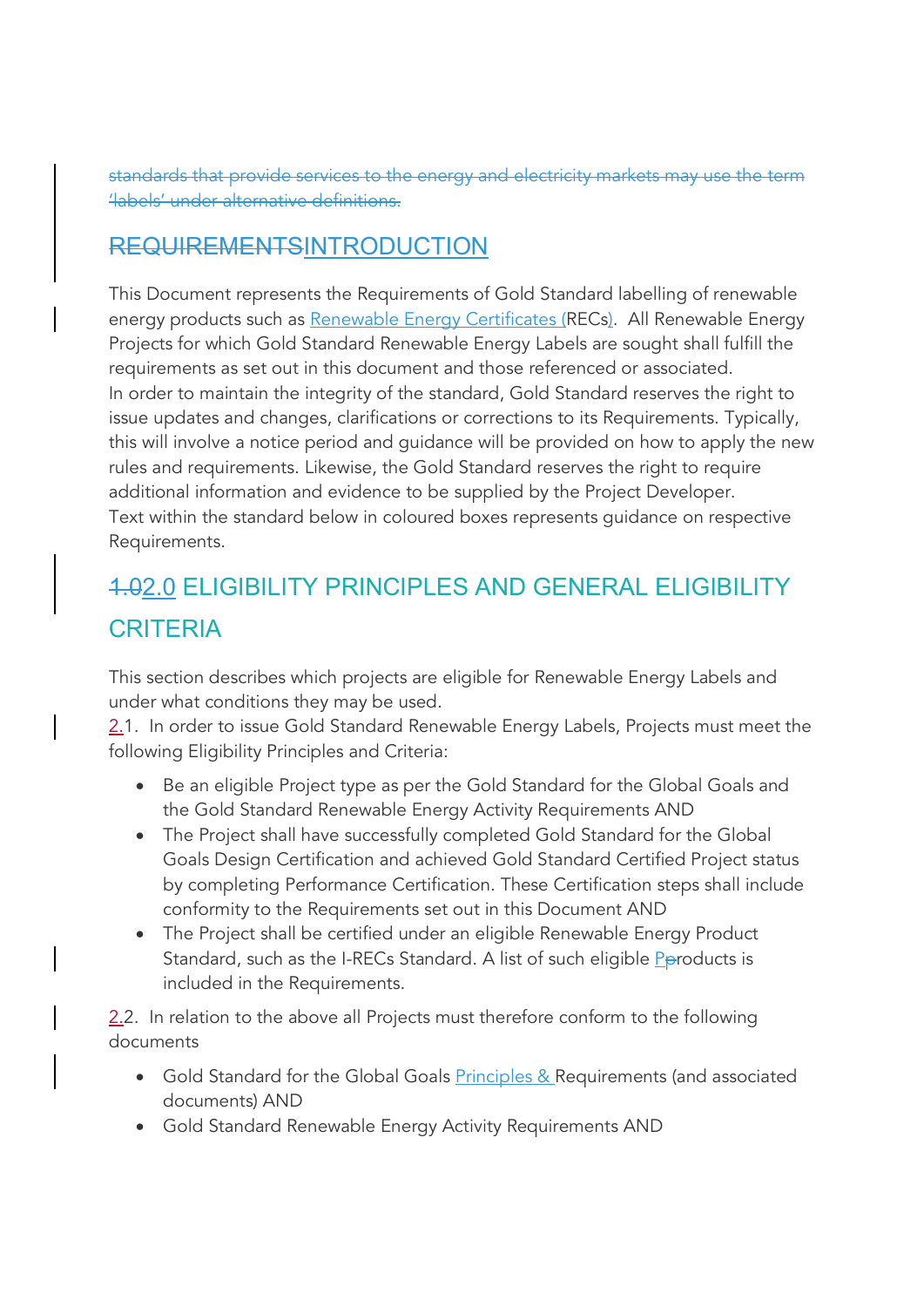• Gold Standard Renewable Energy Labelling Product Requirements (this document)

In addition, for those Projects seeking to be able to issue both Renewable Energy Labels and VERs the following documents must also be met:

- Gold Standard Approved Methodologies for Emissions Reductions AND
- Gold Standard GHG Emissions Reductions & Sequestration Product RequirementsEmissions Reduction and Sequestration Product Requirements

2.3. Projects have the flexibility to choose between Renewable Energy Labels and VERs at Issuance but shall not issue two Gold Standard -Pproducts for the same MWh as detailed later in this Requirementsdocument.

2.4. Renewable Energy RECs Labels shall not be issued with any other Gold Standard Certified Impact (for example Gold Standard Certified SDG Impact Statement or Products).

2.5. Gold Standard Certified Emission Reduction (CER) Label Projects are not eligible for Renewable Energy Labels as the rules and requirements concerning co-issuance are governed by UNFCCC. Projects shall not be Registered with any other carbon crediting certification scheme.

Note – Gold Standard is investigating the potential for Gold Standard-CER Projects to issue Gold Standard Renewable Energy Labels. A further guideline will be made available in due course

## 2.03.0 CERTIFICATION CYCLE & OUTCOMES

This section describes the certification cycle and any differences between the cycle for Renewable Energy Label Projects and the Gold Standard for the Global Goals cycle: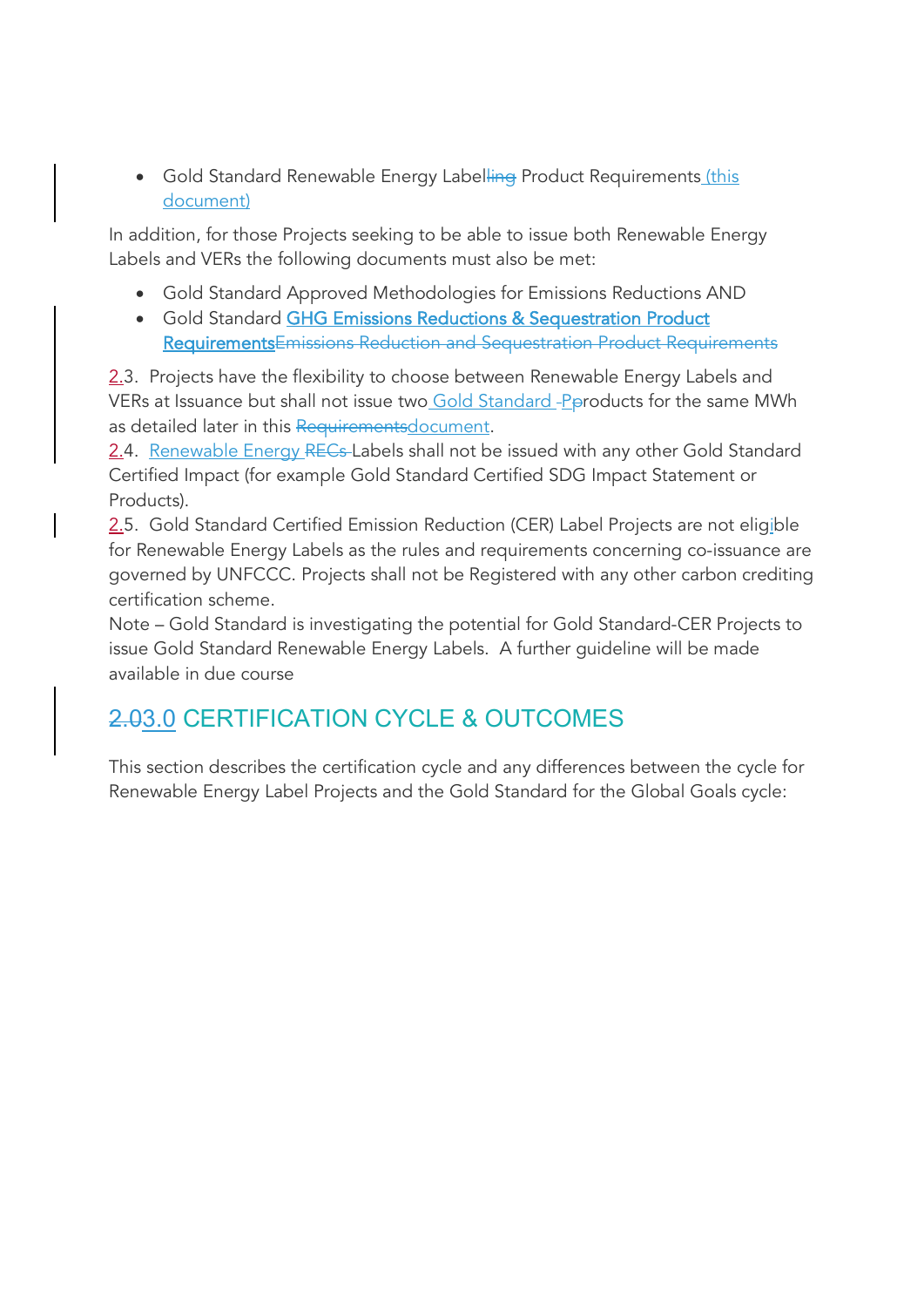

3.1. The Certification cycle for Renewable Energy Labels is as detailed in Gold Standard for the Global Goals. Upon successful certification of the above the Project shall be issued with a Certified Impact Statement as per the Gold Standard Claims Guidelines along with thea number of Gold Standard Renewable Energy Labels corresponding to the number of eligible Renewable Energy Products-sought. 3.2. Where Projects are also seeking the issuance of GS VERs the Certified Impact Sstatement shall also transparently confirm this.

## 3.0 4.0 ADDITIONAL REQUIREMENTS

This section describes the additional requirements and/or deviations from Gold Standard for the Global Goals and Renewable Energy Activity Requirements. These additional Requirements must be met in order to issue Gold Standard Renewable Energy Labels.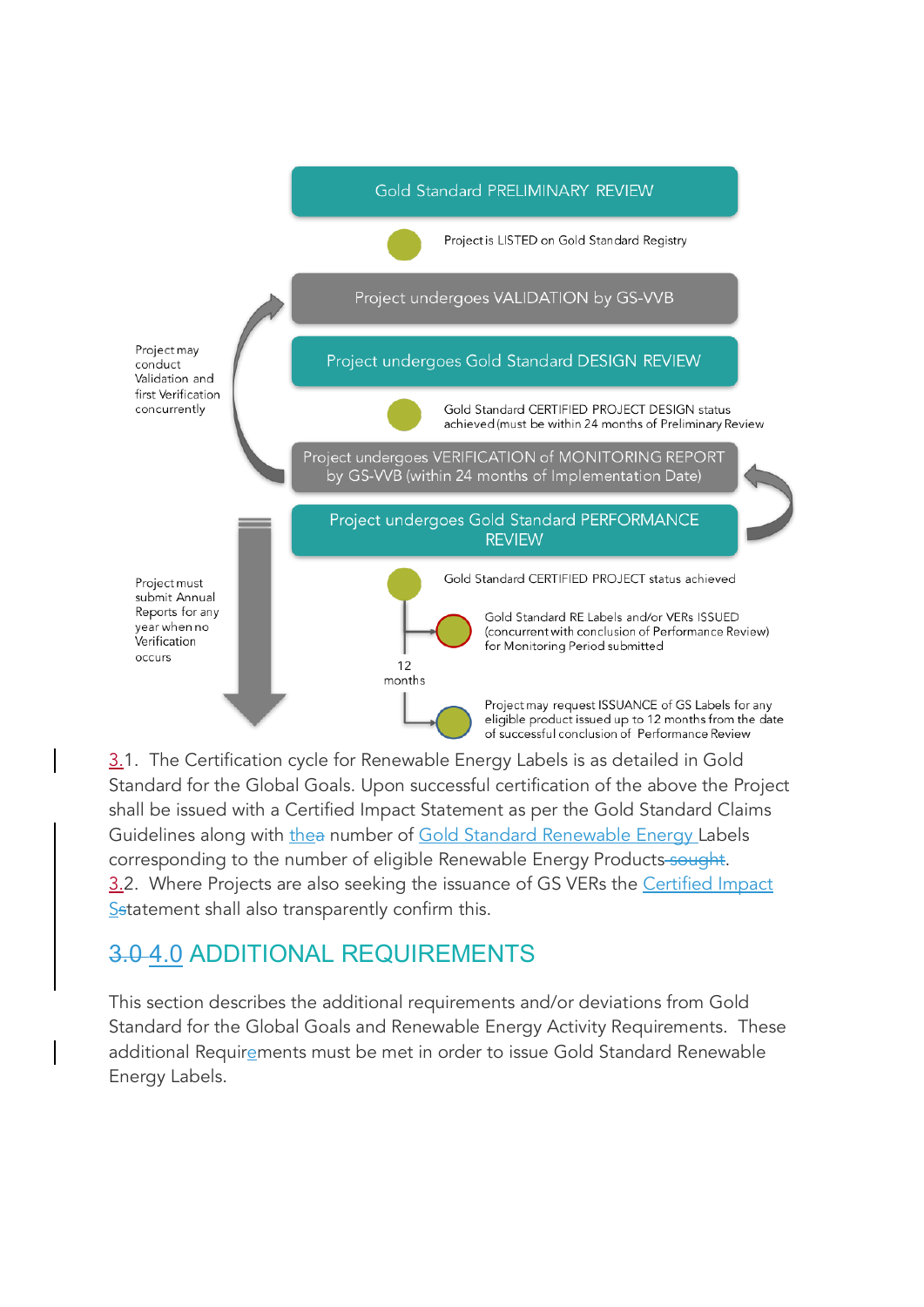#### 34.1 Principle 1 - Contribution to Climate Security and Sustainable Development

1. Projects shall make positive contributions to a minimum of three Sustainable Development Goals.

2. Two of the contributions shall concern SDG 13 and SDG 7 with the other proposed by the Project Developer.

#### 34.2 Principle 4 – Demonstration of Real Outcomes

1. The definition of start date is as per Gold Standard for the Global Goals, including for Retroactive Project Design Certification (under which a Project must achieve this status within two years of its start date).

2. Projects may receive Issuance of Gold Standard Renewable Energy Labels for a maximum of two Gold Standard for the Global Goals Certification Renewals. (a total of 15 years Issuance).

3. Note that for Projects seeking both GS-VERs and Renewable Energy Labels, the Requirements of the Gold Standard GHG Emissions Reductions & Sequestration Product Requirements Emissions Reduction Product Requirements shall apply with regards to Design Certification Renewal.

#### Annual Reporting:

4. Projects shall include in their Annual Reports the amount of energy produced and supplied to the grid in MWh.

#### Validation & Design Certification:

5. Projects shall appoint a GS-VVB to conduct Validation. GS-VVBs eligible to carry out Validation of GS Renewable Energy Label Projects are included in the GS-VVB Requirements document.

6. Projects seeking Issuance of both GS-VERs and Gold Standard Renewable Energy Labels shall be Validated concurrently by one GS-VVB.

7. Projects shall include within Monitoring Plan for the reporting of MWh generated and delivered to the grid (including the provision of evidence from the grid operator/regulator). Projects issuing both GS-VERs and Gold Standard Renewable Energy Labels shall also include monitoring parameters for tracking of issuance of each product vs MWh produced to ensure no duplication takes place.

#### Verification:

8. Projects shall appoint a GS-VVB to conduct Verification. GS-VVBs eligible to carry out Verification of Gold Standard Renewable Energy Label Projects are included in the GS-VVB Requirements document.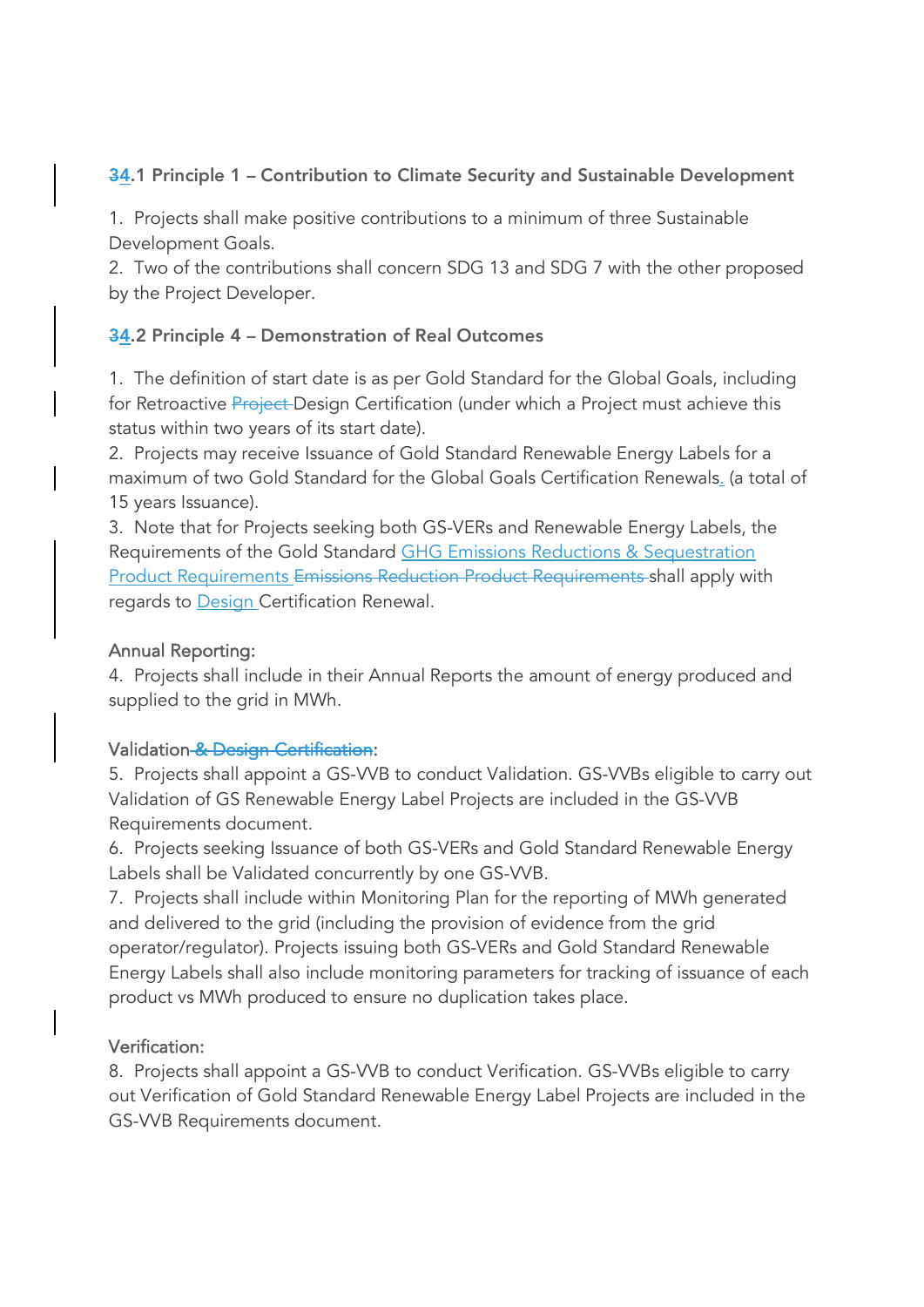9. Projects seeking Issuance of both GS-VERs and Gold Standard Renewable Energy Labels shall be Verified concurrently by one GS-VVB.

10. Projects shall include within the Monitoring Report the reporting of MWh generated and delivered to the grid (including evidence from the grid regulator). 11. The Monitoring Report shall state clearly what Issuance of GS-VERs and Gold Standard Renewable Energy Labels are sought including a demonstration that there is no duplication of issuance for any MWh (i.e. that each MWh is either associated with a GS-VER or a Gold Standard Renewable Energy Label but never both).

#### Performance Certification & Issuance:

12. Issuance of Gold Standard Renewable Energy Labels shall take place when:

- The Project has successfully completed Performance Certification for a given Monitoring Period AND
- The Project has demonstrated that the issuance of GS-VERs and Gold Standard Renewable Energy Labels relate to different MWhs generated and do not exceed the total number of MWh generated AND
- The Project demonstrates that it has been issued with eligible Renewable Energy Products, including proof of serial number and registry location

13. Gold Standard Renewable Energy Labels may be issued for any Renewable Energy Products that are eligible for GS labelling, as per Annex A issued during the Monitoring Period for which Performance Certification is sought and for a period of 12 months after the date of Performance Certification.

14. While typically the  $L$ -abel is applied in the Renewable Energy Product ReigstryRegistry, for transparency Gold Standard also issues a corresponding 'shadow' Gold Standard Renewable Energy Label in the Gold Standard Registry, within the Project Developer's account. These 'shadow' Gold Standard Renewable Energy Labels cannot be transferred to other Registry accounts.

15. Documentation uploaded to the Gold Standard Registry shall also include tracking of MWh generated and how these are associated with either GS-VERs or with Gold Standard Renewable Energy Labels.

16. Project Developers (i.e. the originator of the GS-VER) may cancel GS-VERs in order to issue Renewable Energy Products (and associated GS Renewable Energy Labels) in their place and vice versa may cancel renewable energy products (and associated GS Renewable Energy Labels) in order to replace with GS-VERs. In all cases the Project shall demonstrate that the issuance of GS-VERs and renewable energy products (and associated GS Renewable Energy Labels) relate to different MWhs generated and do not exceed the total number of MWh generated in a given Monitoring Period and that a corresponding cancellation is made in the labelled Pproduct's Registry.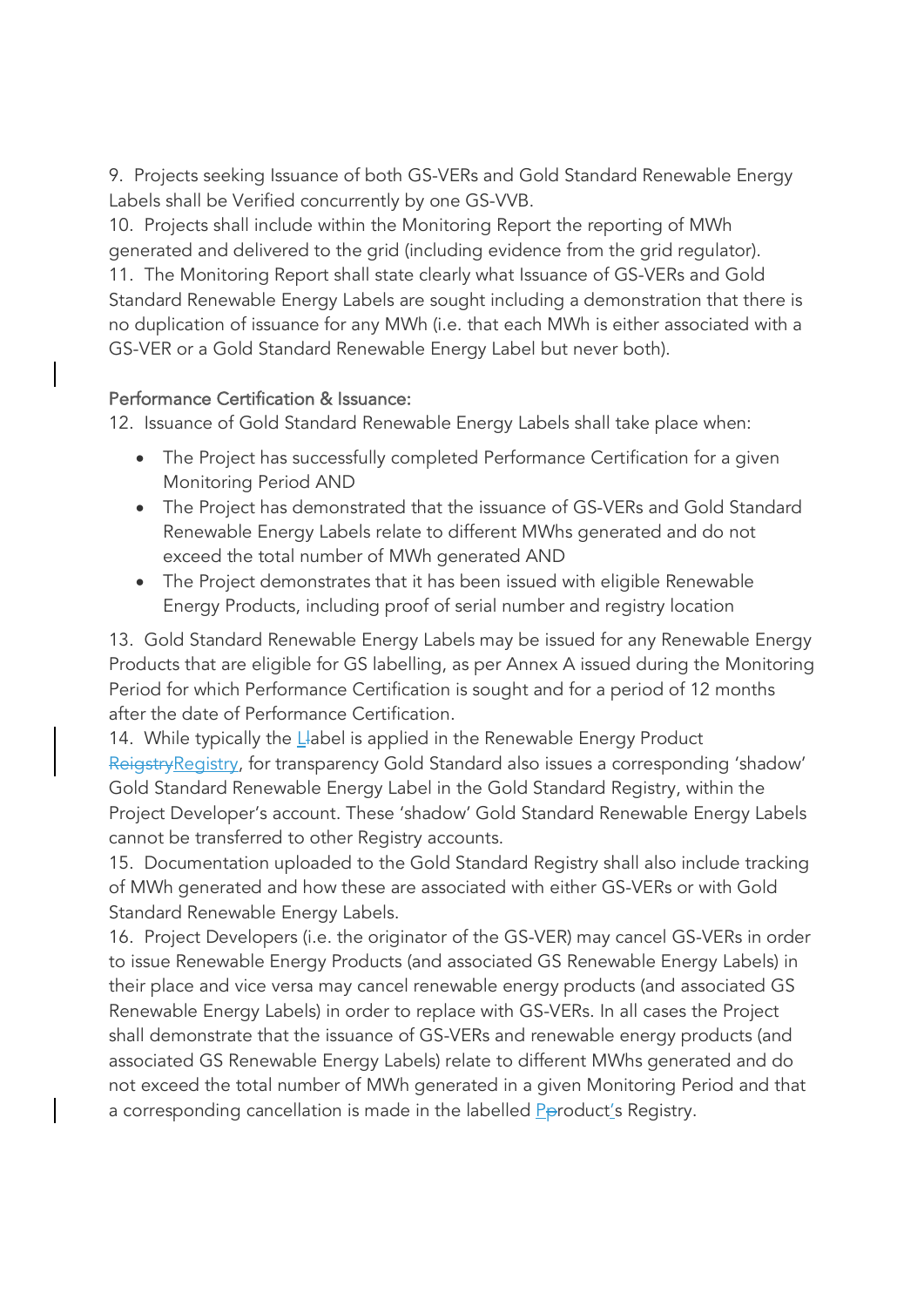Only GS-VERs or labelled Renewable Energy Products that have not been transferred out of the Project Developers Registry account or retired (i.e. claimed) can be cancelled for this purpose. It is not possible for a subsequent owner of a GS-VER or labelled Renewable Energy Product to use this cancellation and replacement option. This option is only available to those **Eligbile Eligible** Products that include for a transparent cancellation policy and Registry where cancellation can clearly be demonstrated to Gold Standard's satisfaction.

#### Transition Projects:

17. Projects that transition from earlier versions of Gold Standard shall be eligible to use the Renewable Energy Label Product Requirements and to issue Gold Standard Renewable Energy Labels accordingly.

#### 34.3 Principle 5 – Financial Additionality

1. Projects seeking Gold Standard Renewable Energy Labels only are not required to demonstrate Financial Additionality or Ongoing Financial Need at Design Certification Renewal.

2. Projects seeking both GS-VERs and Gold Standard Renewable Energy Labels are required to prove both Financial Additionality and Ongoing Financial Need, as per the Gold Standard Renewable Energy Requirements and the Gold Standard GHG Emissions Reductions & Sequestration Product RequirementsEmissions Reduction and Removals Requirements. This Requirement is linked to the issuance of GS-VERs. In the event that a Project is unable to demonstrate Financial Additionality or Ongoing Financial Need it shall no longer be eligible to issue GS- VERs but is entitled to continue to issue Gold Standard Renewable Energy Labels as per these Requirements.

## ANNEX A – Eligible Renewable Energy Products

The following Renewable Energy Products are eligible to be considered for Gold Standard Renewable Energy Label issuance. Any specific requirements associated with a given Pproduct are provided below. This list shall be added to as new Pproducts become eligible:

- I-RECs Standard I-REC Standard Certificates (I-RECs) are eligible for Gold Standard Renewable Energy Label issuance. There are no specific requirements associated with the labelling of I-RECs beyond those described in the Gold Standard Renewable Energy Label Product Requirements document.
- The steps required to issue I-RECs are described in the 'I-REC Guide How I-RECs works'[1]. Gold Standard Renewable Energy Labels may be issued for any